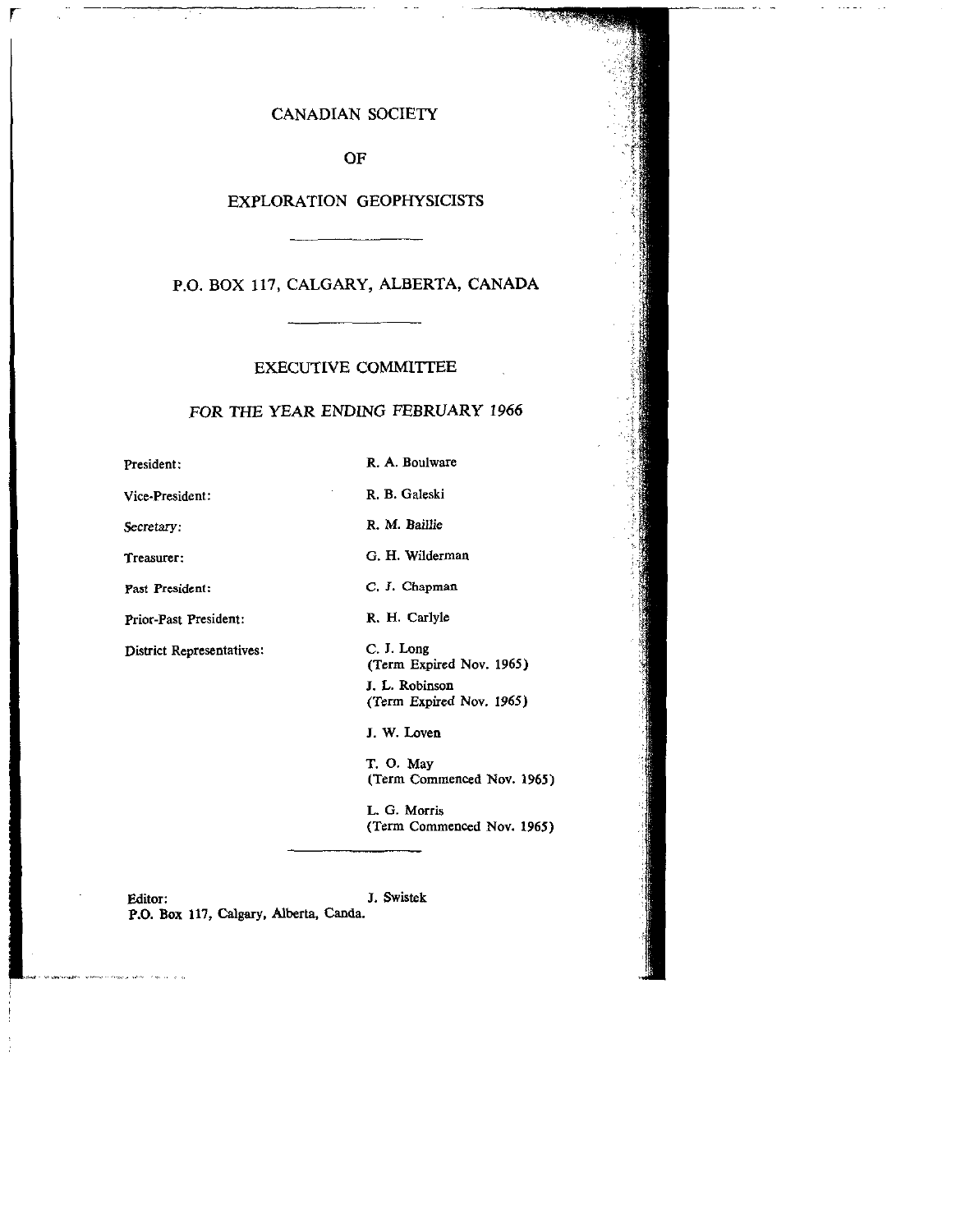# CANADIAN SOCIETY OF EXPLORATION GEOPHYSICISTS

 $\mathcal{L}$ 

# 1965 COMMITTEES

| Best Paper                                                   | J. B. Cameron, Dr. |
|--------------------------------------------------------------|--------------------|
| Bar-B-Q and Picnic                                           | R. N. Smith        |
| Constitution and By-Laws                                     | L. G. Morris       |
| Dance (Annual Spring)                                        | S. T. Graham       |
| Digital Course                                               | P. J. Savage       |
| Editor (Newsletter)                                          | R. J. H. Smith     |
| Assoc. Editor (Newsletter)                                   | Nathan Rothenburg  |
| Education                                                    | John Hodgkinson    |
|                                                              | L. Castelli        |
| Golf-Doodlebug Tournament                                    | E. A. Fulmer       |
| Geophysical Application Seminar<br>for College Professors    | R. H. Carlyle      |
| Honors and Awards                                            | C. J. Chapman      |
| Ladies Auxiliary (Organization)                              | P. N. Smith        |
|                                                              | R. H. Carlyle      |
| Library-Technical Reference                                  | W. D. Black        |
| Membership Chairman                                          | R. C. Siegfried    |
| Asst. Chairman                                               | J. G. Goodwin      |
|                                                              | R. L. McColvey     |
| Program (General) and Public<br>Lecture                      | R. B. Galeski      |
| Program Representative for<br>S.E.G. Annual Meeting (Dallas) | D. J. Walker       |
| Publications                                                 | H. H. Evans        |
| <b>Publicity and Public Relations</b>                        | Hinds Agnew        |
| Research                                                     | C. H. Acheson      |
| Scholarship                                                  | E. T. Cook         |
| Technical Editor                                             | John Swistek       |
| World Petroleum Congress                                     | G. F. Coote        |

 $\mathcal{A}^{\pm}$ 

1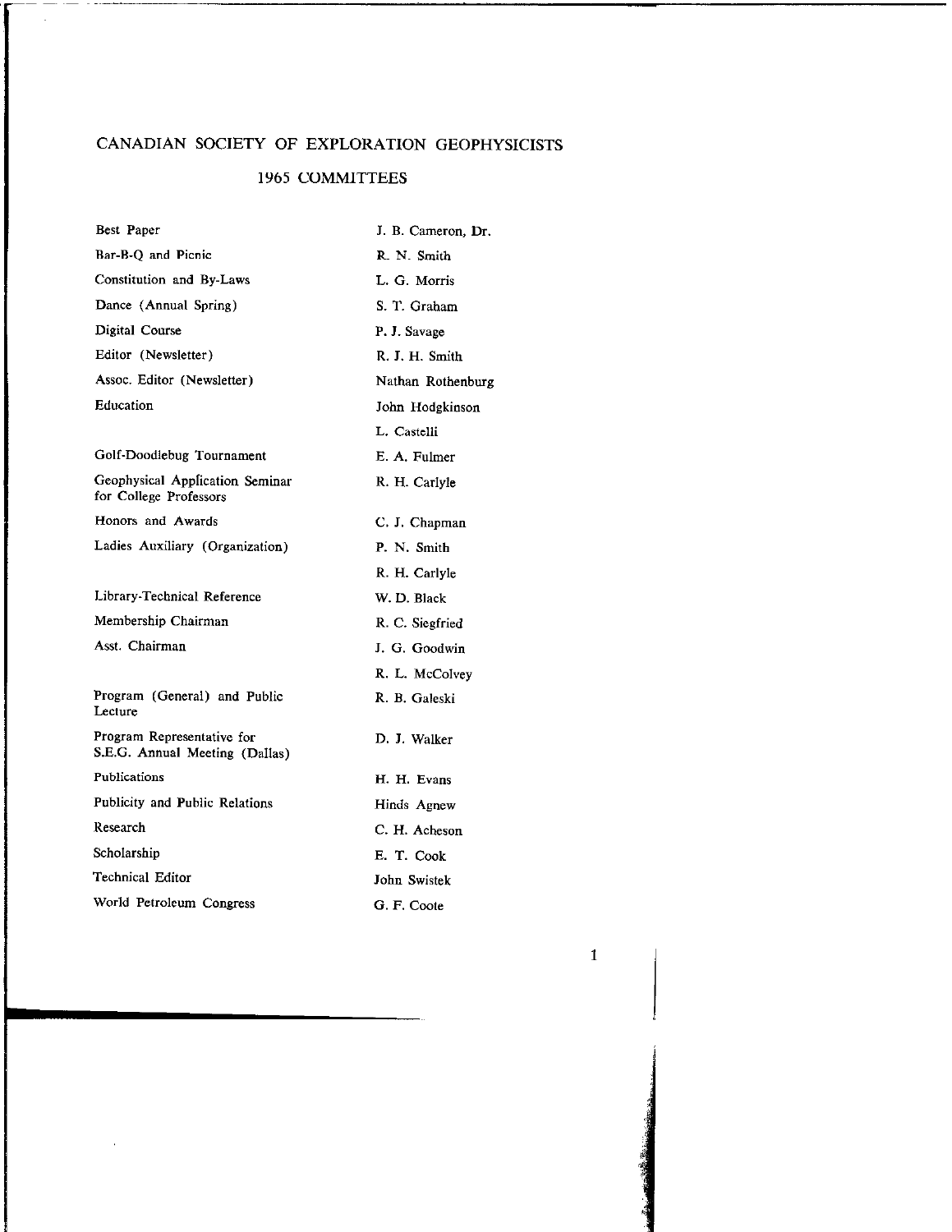## ADVERTISERS' INDEX

| Accurate Exploration Ltd.                                                                                    | 121 |
|--------------------------------------------------------------------------------------------------------------|-----|
| W. R. Angus & Associates $\ldots$ . $\ldots$ . $\ldots$ . $\ldots$ . $\ldots$ . $\ldots$ . $\ldots$          | 129 |
|                                                                                                              | 122 |
|                                                                                                              | 119 |
|                                                                                                              | 122 |
|                                                                                                              | 120 |
|                                                                                                              | 123 |
|                                                                                                              | 125 |
|                                                                                                              | 132 |
|                                                                                                              | 131 |
|                                                                                                              | 126 |
|                                                                                                              | 124 |
|                                                                                                              | 122 |
|                                                                                                              | 119 |
|                                                                                                              | 130 |
|                                                                                                              | 120 |
|                                                                                                              | 127 |
|                                                                                                              | 129 |
|                                                                                                              | 128 |
|                                                                                                              | 121 |
| United Geophysical Company management and contained a company of the state of the state of the United States | 123 |
|                                                                                                              | 132 |
|                                                                                                              | 127 |

 $\overline{2}$ 

contractor of the contractor of the contractor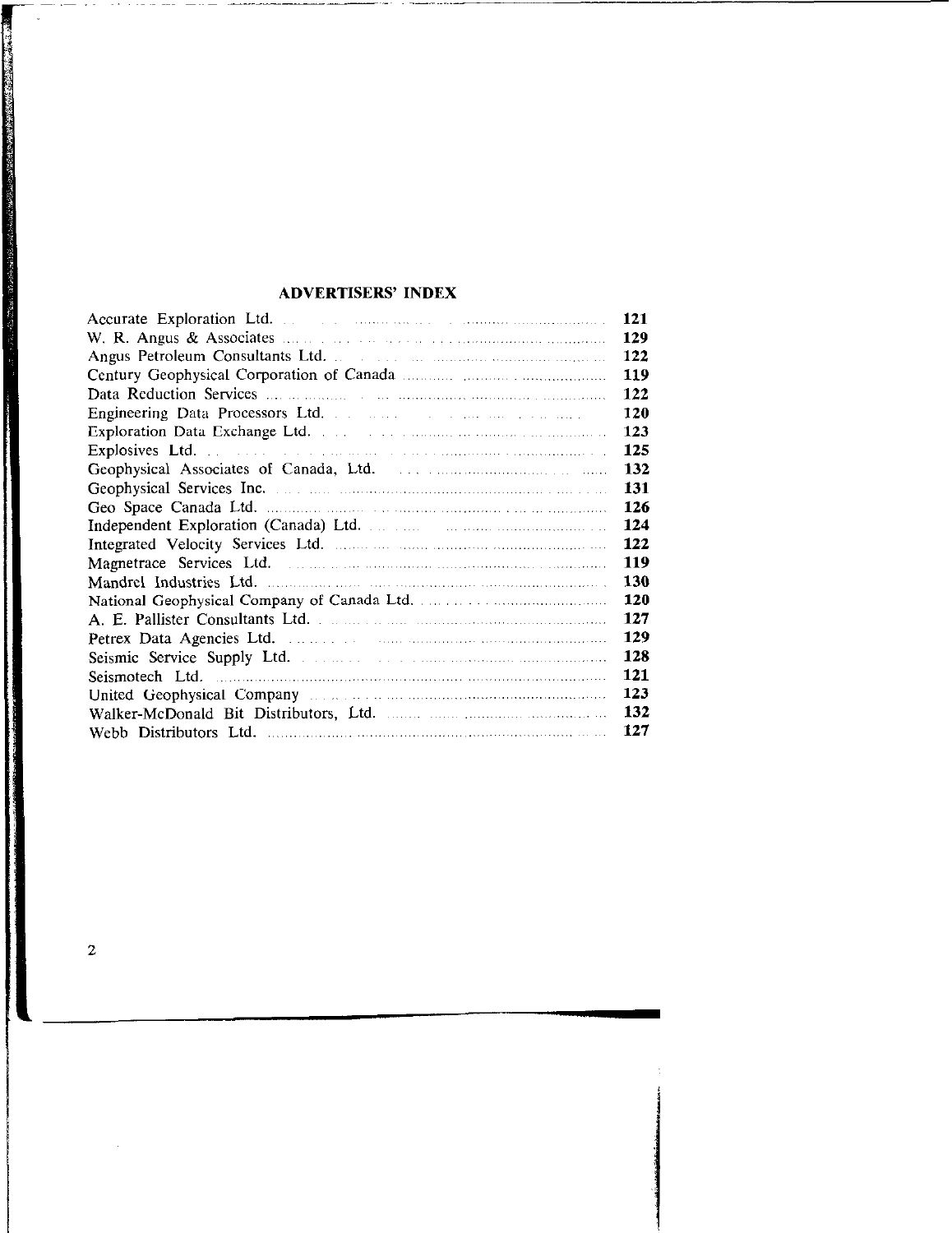# **CONTENTS**

 $\hat{\mathcal{L}}$ 

|                                                                                                                                                                                                                                | <b>IFC</b> |
|--------------------------------------------------------------------------------------------------------------------------------------------------------------------------------------------------------------------------------|------------|
|                                                                                                                                                                                                                                | 1          |
|                                                                                                                                                                                                                                | 2          |
| Editorial manufacture communication of the continuum continuum continuum continuum continuum continuum continuum continuum continuum continuum continuum continuum continuum continuum continuum continuum continuum continuum | 4          |
| Future Prospects for Exploration Geophysics by Robert A. Boulware                                                                                                                                                              | 5          |
|                                                                                                                                                                                                                                | 9          |
|                                                                                                                                                                                                                                | 13         |
| Geological Value of Digital Seismic Technology by K. E. Burg                                                                                                                                                                   | 44         |
| The Plus-Minus Method of Interpreting Seismic Refraction Sections                                                                                                                                                              | 58         |
| The Effect of a Marine Seismic Exploration on Fish Population in<br>B.C. Coastal Waters by Roger K. Kearns and Forbes C. Boyd                                                                                                  | 83         |
| List of Membership manufactured and the Membership                                                                                                                                                                             | 107        |

3